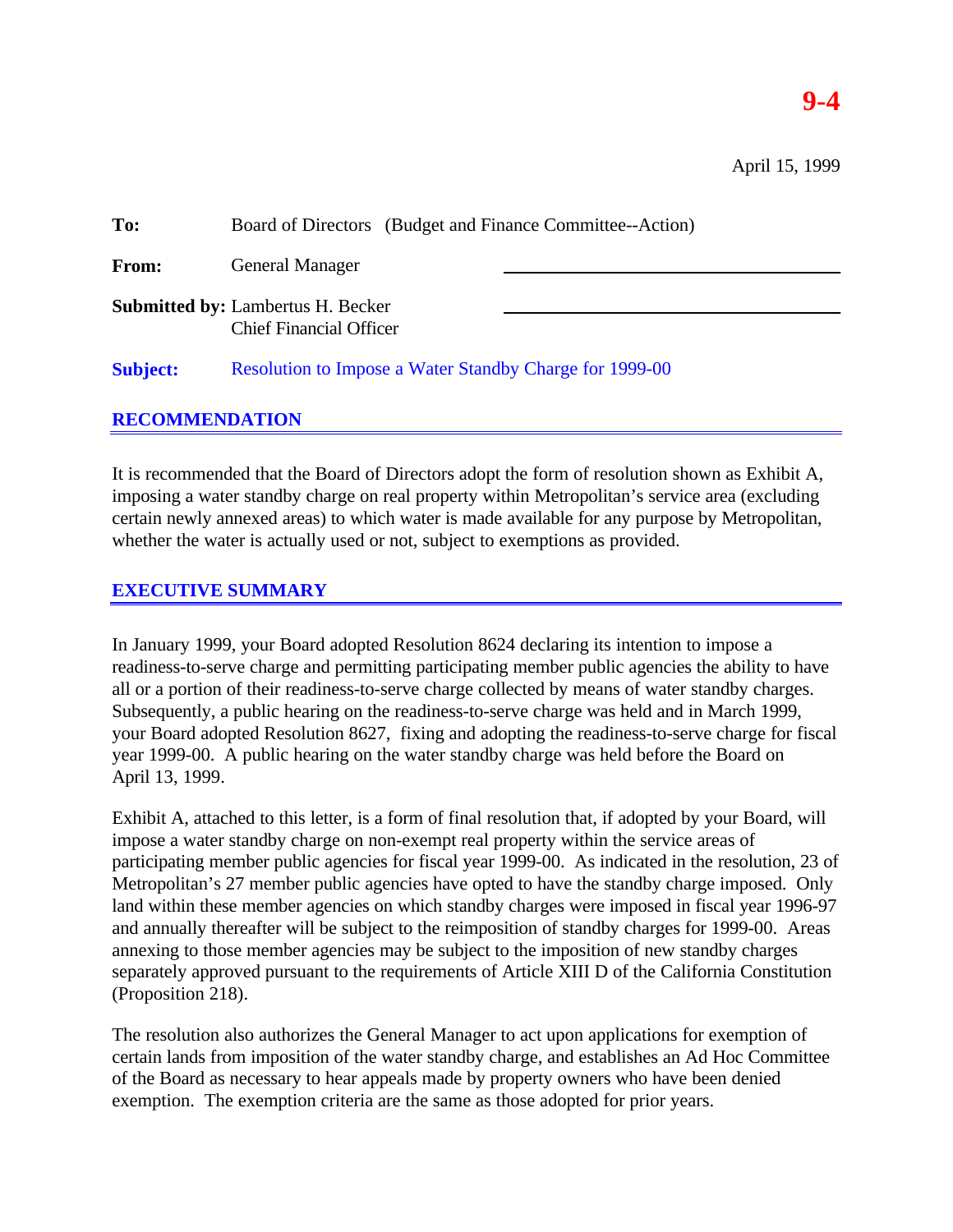The 1999-00 standby charges are being imposed under the authority embodied in Section 134.5 of the Metropolitan Water District Act and in accordance with provisions of the Uniform Standby Charge Procedures Act (USCPA). Under the USCPA, receipt of written protests representing 15 percent or more of the approximately 4 million parcels charged will require an election to approve the charge. Written protests representing 40 percent of the parcels will eliminate the charge for the year. If protests in the amount of 15 percent or more of the affected parcels are received on or before May 11, 1999, the Resolution will not go into effect.

Funds to be collected from the proposed water standby charge will be segregated to ensure that they are used only for the purposes for which the water standby charge was imposed.

# **DETAILED REPORT**

In January 1999, your Board adopted Resolution 8624 declaring the intention to impose a readiness-to-serve charge to be allocated among the member public agencies. Resolution 8624 provided the 23 participating member public agencies the ability to have all or a portion of their readiness-to-serve charge collected by means of water standby charges within their respective agencies. In March 1999, your Board adopted Resolution 8627, fixing and adopting the readiness-to-serve charge for fiscal year 1999-00.

On April 13, 1999, a public hearing was held at which time interested parties were given the opportunity to express their views regarding the proposed standby charges. No members of the public provided comments at the hearing. Exhibit A, attached to this letter, is a form of final resolution that, if adopted by your Board, will impose a water standby charge on non-exempt real property within the service areas of participating member public agencies for fiscal year 1999-00. As indicated in the resolution, 23 of Metropolitan's 27 member public agencies have opted to have the standby charge imposed within their service areas. The standby charge, per acre or per parcel if less than an acre, within each participating member agency has remained the same since fiscal year 1993-94. Because the standby charge is being reimposed for the coming fiscal year at the same rate as in prior years and proceeds of the charge will be used for purposes specified in Section 5 of Article XIII D of the California Constitution (Proposition 218), no additional procedures under Proposition 218 are required for approval of these standby charges.

Recently annexed land within these member agencies, which did not have standby charges imposed prior to the passage of Proposition 218, may be subject to new standby charges. These new standby charges will be separately imposed in the same amounts as existing standby charges within the applicable member agency, but under the procedures required by Article XIII D.

The resolution also authorizes the General Manager to act upon applications for exemption of certain lands from imposition of the water standby charge in accordance with the terms and conditions for exemption specified in the resolution. In addition, the resolution provides for establishment of an Ad Hoc Committee of the Board as necessary to review and make recommendations to the Board on appeals made by property owners who have been denied exemption, with final determinations to be made by the Board. The exemption criteria are the same as those adopted for prior years and will be subject to specific guidelines set by the Ad Hoc Committee.

The 1999-00 standby charges are being imposed under the authority embodied in Section 134.5 of the Metropolitan Water District Act and in accordance with provisions of the Uniform Standby

#### **9-4**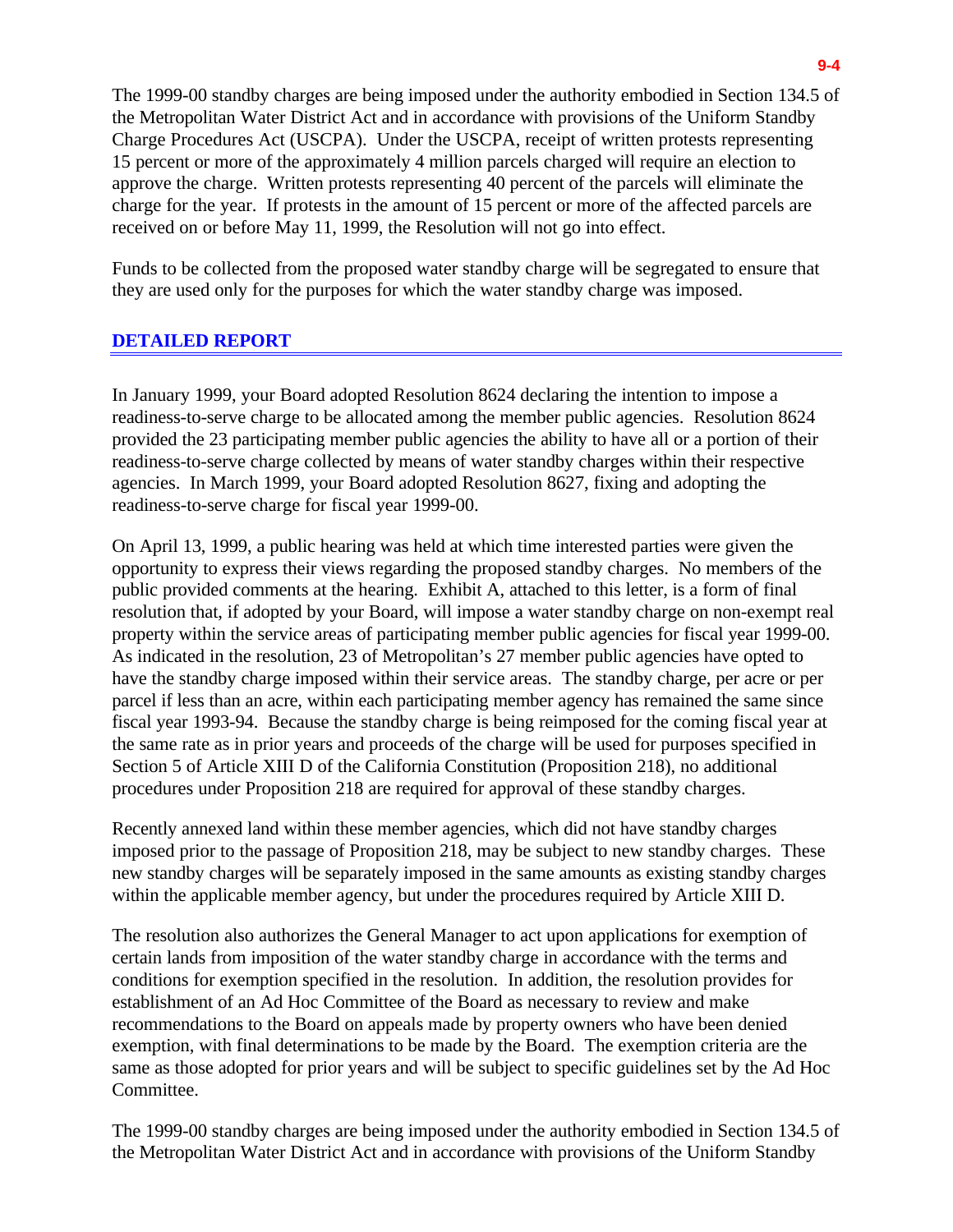Charge Procedures Act (USCPA). Under the USCPA, if your Board receives written protests representing 15 percent or more of the approximately 4 million parcels subject to the charges, the Board can still adopt or modify the charges, but the charges will be ineffective until approved by a majority vote in an election within the service area. If the written protests represent 40 percent or more of the parcels, the charge can not be implemented for that year. If protests in the amount of 15 percent or more of the affected parcels are received on or before May 11, 1999, the Resolution will not go into effect.

Funds to be collected from the proposed water standby charge will be segregated to ensure that they are used only for the purposes for which the water standby charge was imposed. The resolution contains a finding by your Board that adoption of the charges provided in this Resolution is exempt from the provisions of the California Environmental Quality Act (CEQA) since they are rates and other charges which are for the purposes of (a) meeting operating expenses; (b) purchasing or leasing supplies, equipment or materials; (c) meeting financial reserve needs and requirements; and (d) obtaining funds for capital projects necessary to maintain service within existing service areas; and, additionally, are exempt from CEQA under State CEQA Guidelines 15378 (b)(5) since they constitute the creation of government funding mechanisms which do not involve commitment to any specific project which may result in a potentially significant physical impact on the environment or which will be used to fund projects which have CEQA documentation in place prior to construction of any facility or facilities.

JSB:mb

#### **Attachment 9-4A**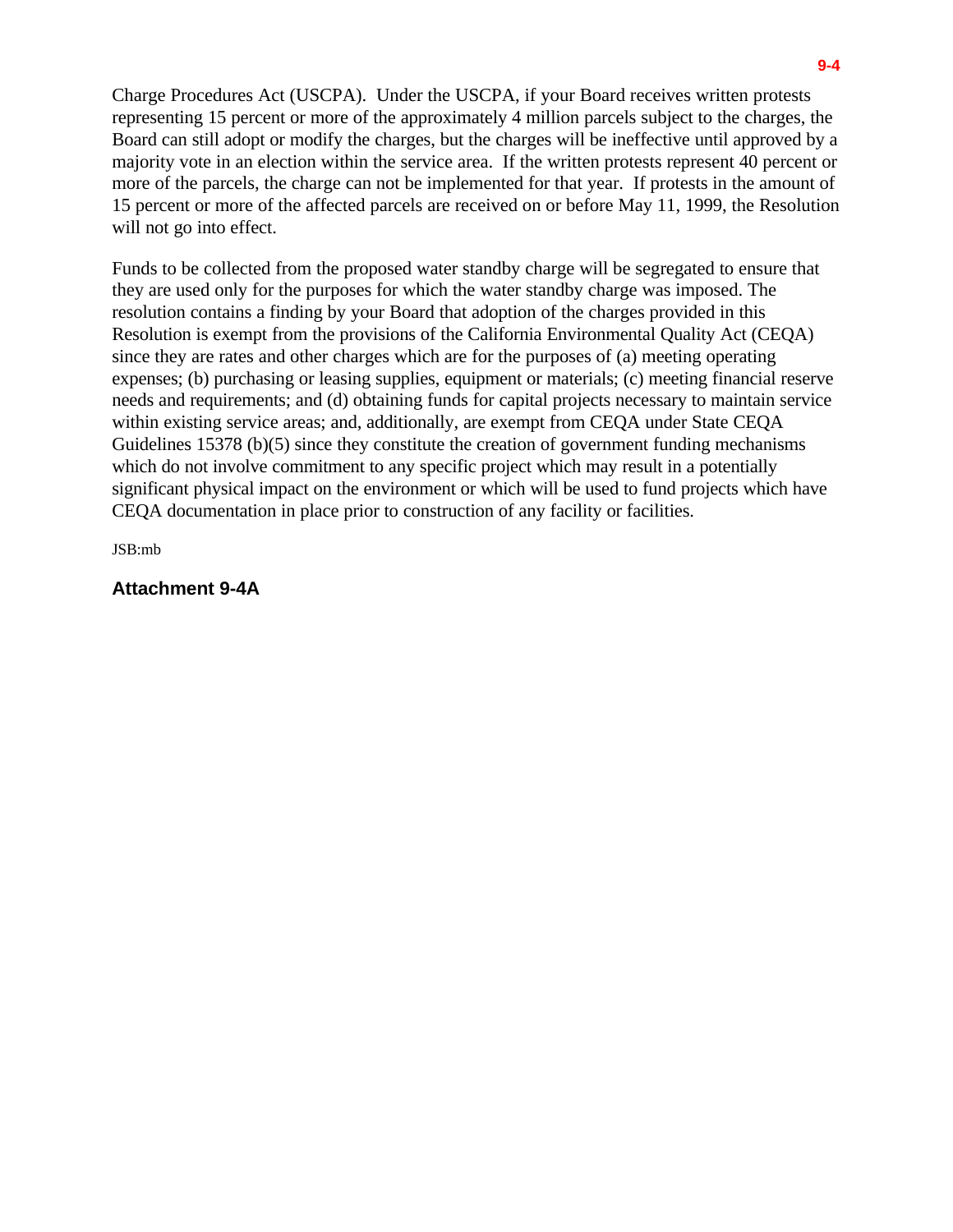#### **Attachment 9-4A**

**EXHIBIT A**

# THE METROPOLITAN WATER DISTRICT

# OF SOUTHERN CALIFORNIA

RESOLUTION **[\_\_\_\_]**

# **RESOLUTION OF THE BOARD OF DIRECTORS OF**

\_\_\_\_\_\_\_\_\_\_\_\_\_\_\_\_\_\_\_\_\_\_\_\_\_\_\_\_\_\_

# **THE METROPOLITAN WATER DISTRICT**

# **OF SOUTHERN CALIFORNIA**

#### **FIXING AND ADOPTING WATER STANDBY CHARGES**

#### **FOR FISCAL YEAR 1999-2000**

\_\_\_\_\_\_\_\_\_\_\_\_\_\_\_\_\_\_\_\_\_\_\_\_\_\_\_\_\_\_

WHEREAS, by Resolution 8624, adopted at its meeting held January 12, 1999, the Board of Directors (Board) of The Metropolitan Water District of Southern California (Metropolitan) resolved and determined that the public interest and necessity require Metropolitan to develop a reliable source of revenues less susceptible to seasonal and annual variation, through imposition of a readiness-to-serve charge to be collected from Metropolitan's member public agencies; and that said readiness-to-serve charge should be in an amount sufficient to provide for payment of the debt service, not paid from ad valorem property taxes, of capital expenditures for projects needed to meet the reliability and quality needs at existing demand levels;

WHEREAS, at its meeting on March 9, 1999, the Board adopted Resolution 8627, "Resolution of the Board of Directors of The Metropolitan Water District of Southern California Fixing and Adopting Readiness-to-Serve-Charge;"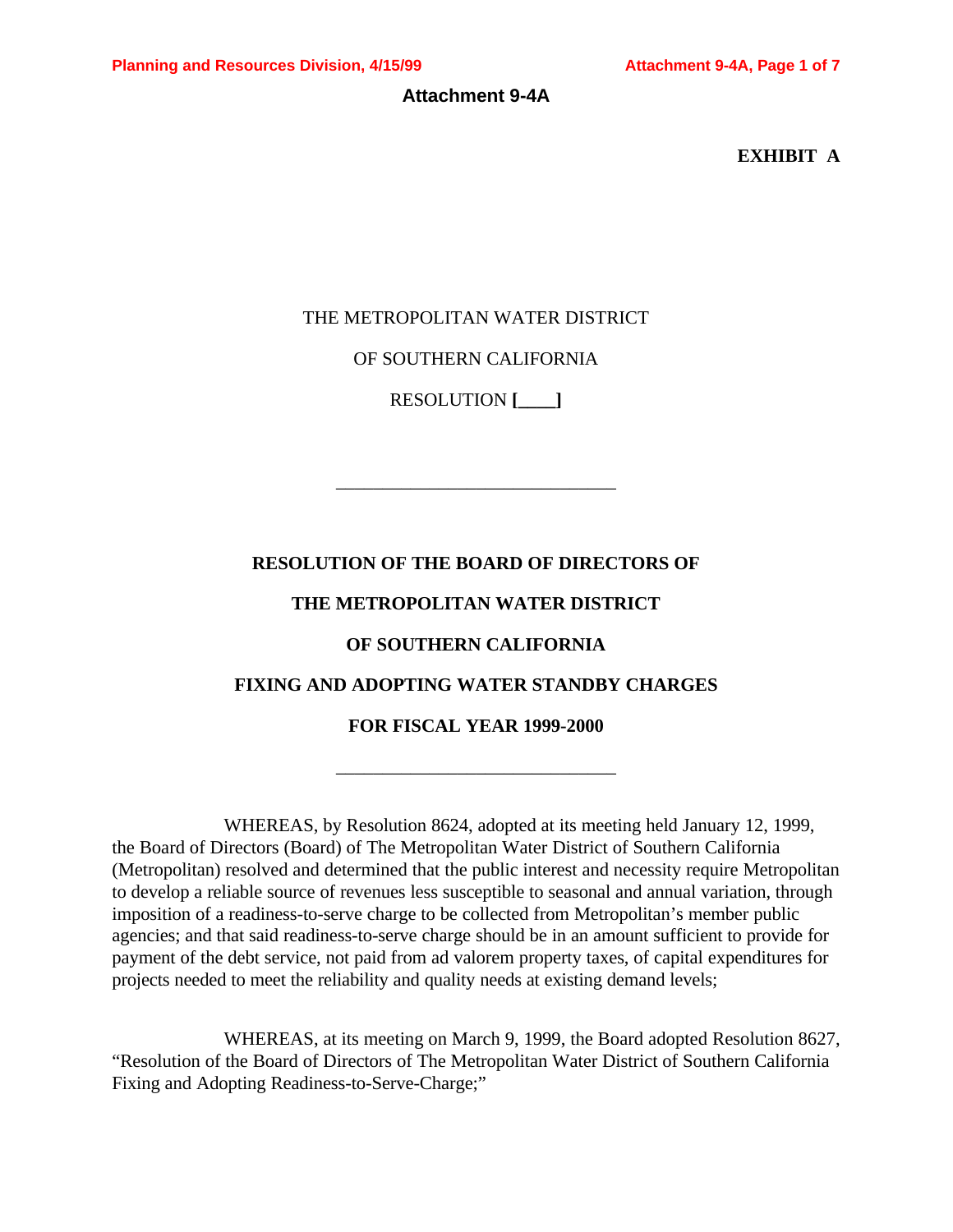#### **Planning and Resources Division, 4/15/99 <b>Attachment 9-4A, Page 2 of 7** and 7

WHEREAS, pursuant to Resolution 8627, Metropolitan fixed and adopted a readiness-to-serve charge for fiscal year 1999-00 in the amount of \$80,000,000 allocated among member agencies and levied as described in Resolution 8627;

WHEREAS, certain member public agencies of Metropolitan have elected to provide collection of all or a portion of their readiness-to-serve charge obligation through a Metropolitan water standby charge imposed on parcels within those member agencies;

WHEREAS, Metropolitan may fix different standby charge rates for parcels situated within different member public agencies;

WHEREAS, Metropolitan is willing to comply with the requests of member public agencies opting to have Metropolitan reimpose water standby charges within their respective territories, on the terms and subject to the conditions contained herein;

WHEREAS, the provisions of the Uniform Standby Charge Procedures Act (USCPA), sections 54984-54984.9 of the Government Code, are available to any local agency authorized by law to provide water or water service, and authorized to fix, levy, or collect any standby or availability charge or assessment in connection with the provision of that service;

WHEREAS, notice was given by Resolution 8624 to the public and to each member public agency of The Metropolitan Water District of Southern California of the intention of Metropolitan's Board to consider and take action at its regular meeting to be held May 11, 1999, on the General Manager's recommendation to impose a water standby charge for fiscal year 1999-00 under authority of Section 134.5 of the Metropolitan Water District Act and the USCPA on land within the member public agencies providing such written request to Metropolitan, at the rates per acre of land, or per parcel of land less than an acre, specified in Resolution 8624;

WHEREAS, the particular charge, per acre or per parcel, applicable to land within each member public agency, the method of its calculation, and the specific data used in its determination are as specified in the Engineer's Report dated December 1998, which was attached to Resolution 8624 and is on file with Metropolitan;

WHEREAS, the Board conducted a public hearing at its regular meeting on April 13, 1999, at which interested parties were given the opportunity to present their views regarding the proposed water standby charge and the Engineer's Report and to file written protests, if they so desired, for consideration prior to final implementation of the proposed water standby charges;

WHEREAS, notice of the proposed water standby charge and of a public hearing on the date and at the time and location specified in Resolution 8624 was published prior to said hearing, pursuant to Resolution 8624, in various newspapers of general circulation within Metropolitan; and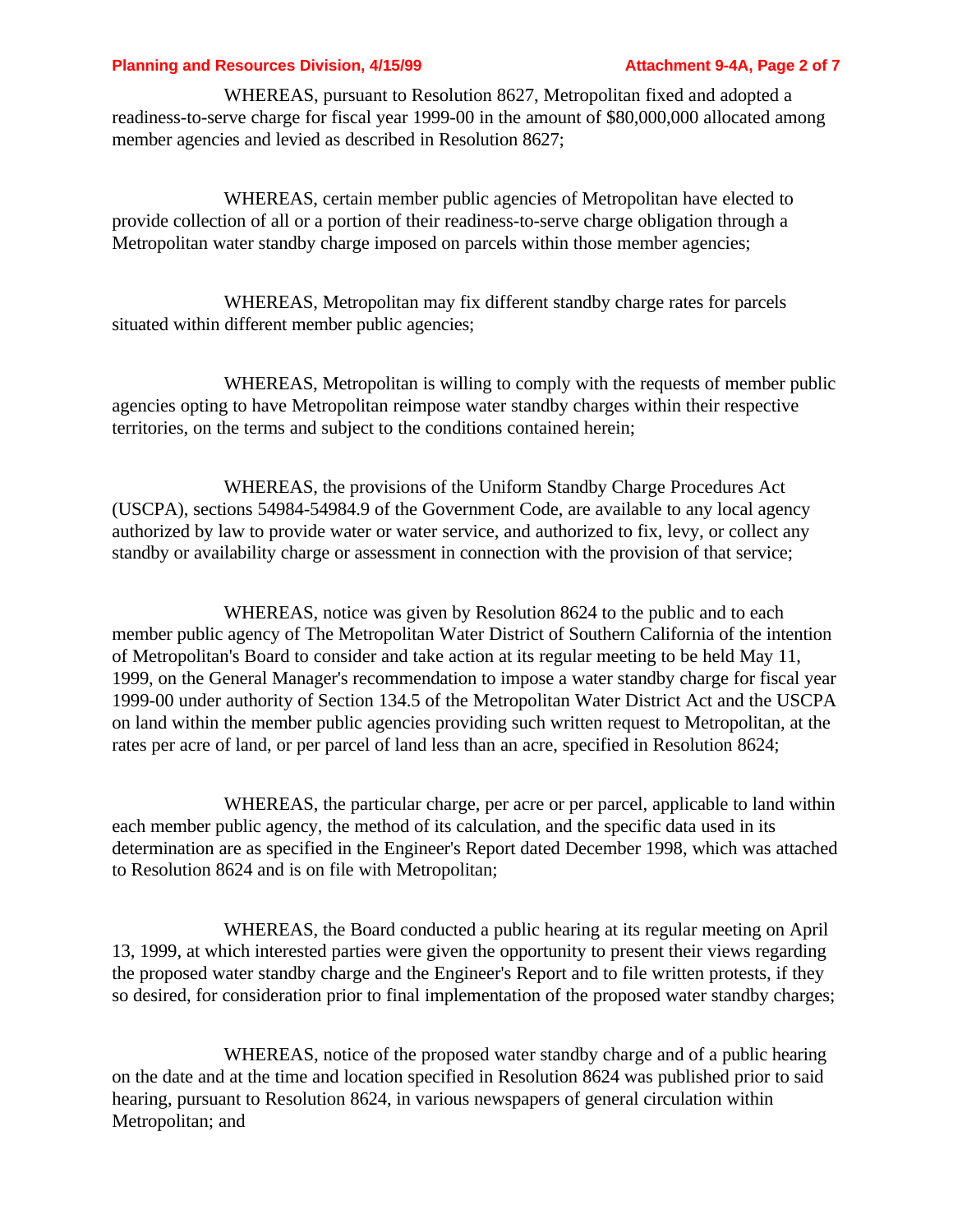#### **Planning and Resources Division, 4/15/99 <b>Attachment 9-4A, Page 3 of 7** and 7

WHEREAS, the USCPA provides that if written protests are received representing 15 percent or more of the parcels subject to the proposed water standby charges, which are not withdrawn, the Board may still adopt, revise, change, reduce or modify a charge, but such charges shall be ineffective until approved by a majority of the voters in an election within the affected territory, and if written protests are received representing 40 percent of the parcels subject to the proposed water standby charges no further proceedings may be had on such charges for at least one year.

NOW THEREFORE**,** the Board of Directors of The Metropolitan Water District of Southern California does hereby resolve, determine and order as follows:

**Section 1.** That the Board of Directors of Metropolitan, pursuant to the Engineer's Report dated December 1998, attached to Resolution 8624, finds that lands within Metropolitan are benefited as described in such report and on that basis, hereby fixes and adopts a water standby charge for fiscal year 1999-00 on land within requesting member agencies of Metropolitan to which water is made available for any purpose, whether water is actually used or not, as specified in the Engineer's Report.

**Section 2**. That the rates of such water standby charge, per acre of land, or per parcel of land less than an acre, as shown in the Engineer's Report, may vary by member public agency, and shall not exceed the amount of Metropolitan's 1995-96 standby charge for the member public agency. The standby charge applicable to each electing member public agency, the method of its calculation, and the specific data used in its determination are as specified in the Engineer's Report attached as Attachment 1 to Resolution 8624 which was prepared by a registered professional engineer certified by the State of California.

**Section 3.** The water standby charge includes the reimposition of water standby charges on parcels with respect to which water standby charges have been imposed in fiscal year 1996-97 and annually thereafter ("pre-1997 standby charges") and the levy of standby charges on certain parcels annexed to Metropolitan and to an electing member agency after January 1997 ("annexation standby charges"). Only land within each electing member public agency with respect to which standby charges were imposed in fiscal 1996-97 will be subject to the reimposition of pre-1997 standby charges for fiscal 1999-00. Only land annexed to Metropolitan and to an electing member public agency with respect to which standby charges were approved in accordance with the procedures of Article XIIID, Section 4 of the California Constitution will be subject to the imposition or reimposition of annexation standby charges for fiscal 1999-00. The Engineer's Report lists all parcels subject to annexation standby charges. All parcels referenced in the Engineer's Report which are not listed as being subject to annexation standby charges shall be subject to pre-1997 standby charges. These parcels are identified in a listing filed with the Executive Secretary.

**Section 4.** That the water standby charge, per parcel or per acre, applicable to land within each electing member public agency as allocated in the Engineer's Report shall be as follows: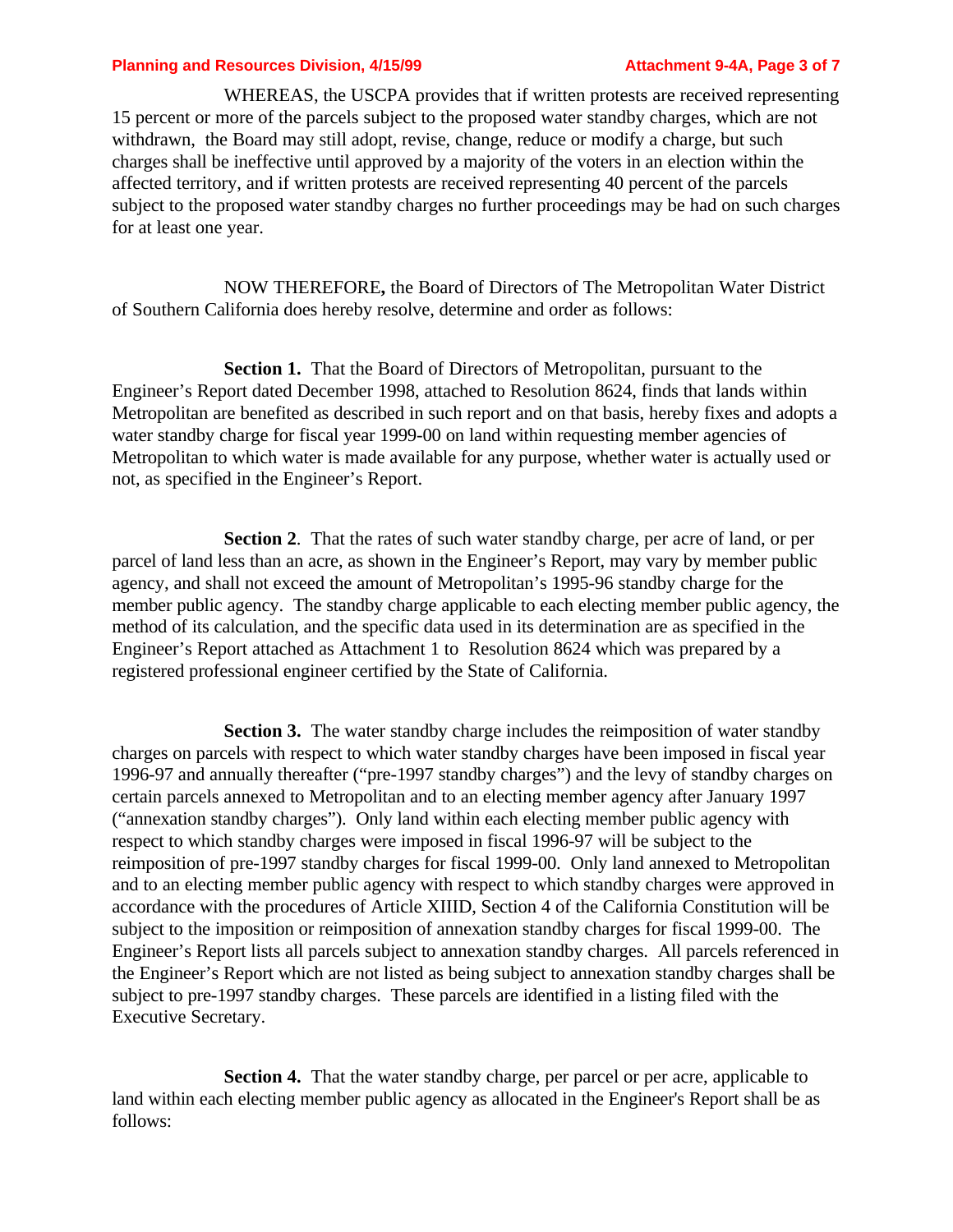#### **Planning and Resources Division, 4/15/99 <b>Attachment 9-4A, Page 4 of 7** and 7

| <b>Member Agency</b>                | <b>Amount</b> |
|-------------------------------------|---------------|
| Anaheim                             | \$8.55        |
| <b>Beverly Hills</b>                | $-0-$         |
| <b>Burbank</b>                      | \$14.20       |
| Calleguas MWD                       | \$9.58        |
| <b>Central Basin MWD</b>            | \$10.44       |
| <b>Chino Basin MWD</b>              | \$7.59        |
| <b>Coastal MWD</b>                  | \$11.60       |
| Compton                             | \$8.92        |
| Eastern MWD                         | \$6.94        |
| <b>Foothill MWD</b>                 | \$10.28       |
| Fullerton                           | \$10.71       |
| Glendale                            | \$12.23       |
| Las Virgenes MWD                    | \$8.03        |
| Long Beach                          | \$12.16       |
| Los Angeles                         | $-0-$         |
| MWD of Orange Co.                   | \$10.09       |
| Pasadena                            | \$11.73       |
| San Diego CWA                       | \$11.51       |
| San Fernando                        | \$7.87        |
| San Marino                          | \$8.24        |
| Santa Ana                           | \$7.88        |
| Santa Monica                        | $-()$ -       |
| Three Valleys MWD                   | \$12.21       |
| Torrance                            | \$12.23       |
| <b>Upper San Gabriel Valley MWD</b> | \$9.27        |
| <b>West Basin MWD</b>               | $-0-$         |
| Western MWD of Riverside Co.        | \$9.23        |

#### **1999-2000 Water Standby Charge**

Section 5. That with respect to annexation standby charges, the Engineer's Report separates the special benefits from the general benefits and identifies each of the parcels on which a special benefit is conferred. No annexation standby charge on any parcel exceeds the reasonable cost of the proportional special benefit conferred on that parcel, as shown in the Engineer's Report.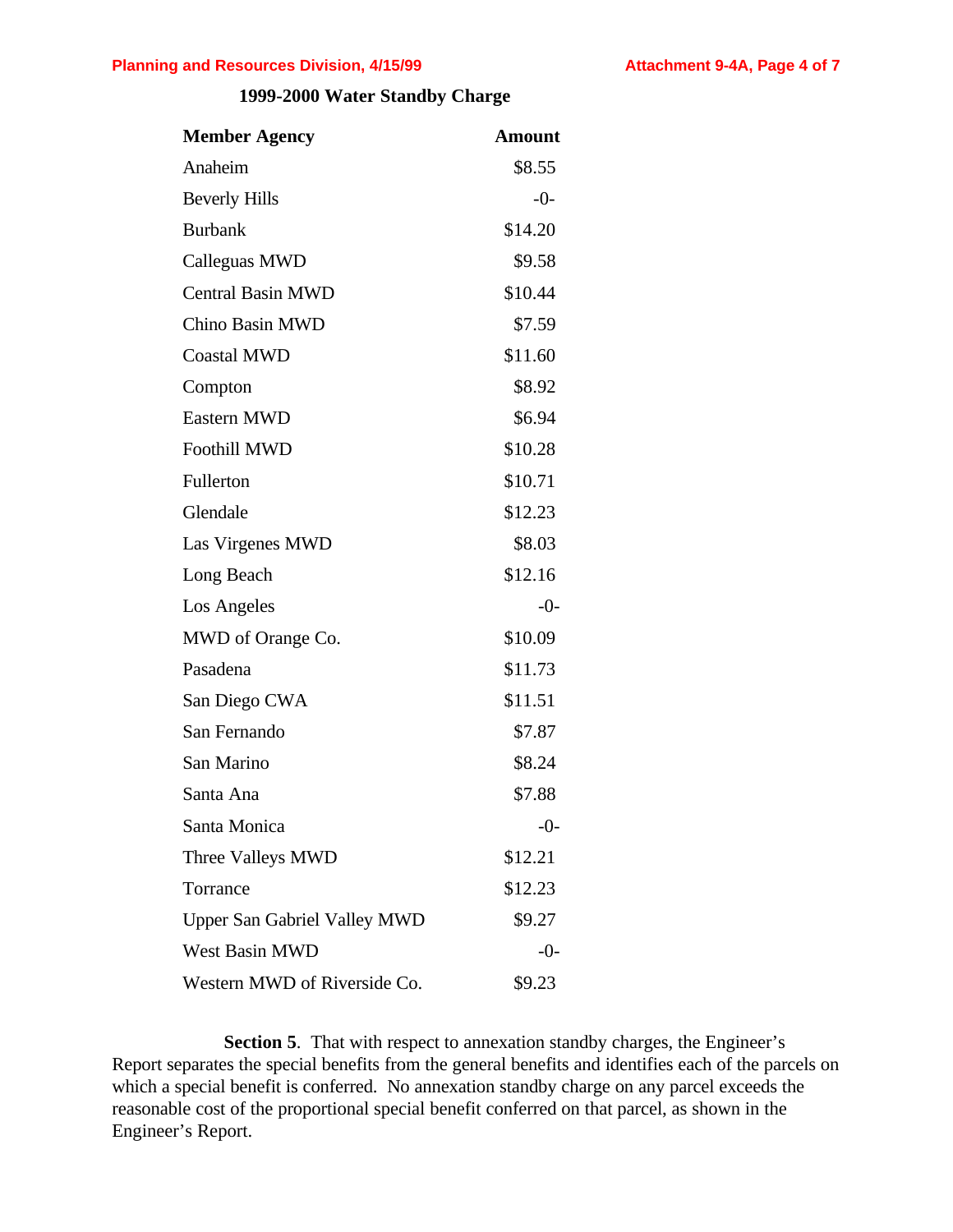#### **Planning and Resources Division, 4/15/99 Attachment 9-4A, Page 5 of 7**

**Section 6.** That the water standby charge shall be collected on the tax rolls, together with the ad valorem property taxes which are levied by Metropolitan for the payment of pre-1978 voter approved indebtedness. Any amounts of such standby charges so collected shall be applied as a credit against the applicable member agency's obligation to pay a readiness-toserve charge. After such member agency's readiness-to-serve charge allocation is fully satisfied, any additional collections shall be credited to other outstanding obligations of such member agency to Metropolitan or future readiness-to-serve obligations of such agency. Any member agency requesting to have all or a portion of its readiness-to-serve charge obligation collected through standby charge levies within its territory as provided herein shall pay any portion not collected through net standby charge collections to Metropolitan within fifty days after Metropolitan issues an invoice for remaining readiness-to-serve charges to such member agency, as provided in Administrative Code Section 4507.

**Section 7.** That the following exemption procedures apply with respect to pre-1997 standby charges:

 (a) It is the intent of the Board that the following lands shall be exempt from the pre-1997 water standby charge: (1) lands owned by the Government of the United States, the State of California, or by any political subdivision thereof or any entity of local government; (2) lands permanently committed to open space and maintained in their natural state that are not now and will not in the future be supplied water; (3) lands not included in (1) or (2) above, which the General Manager, in his discretion, finds do not now and cannot reasonably be expected to derive a benefit from the projects to which the proceeds of the water standby charge will be applied; and (4) lands within any member public agency, subagency, or city if the governing body of such public entity elects and commits to pay out of funds available for that purpose, in installments at the time and in the amounts established by Metropolitan, the entire amount of the water standby charge which would otherwise be imposed upon lands within those public entities. However, no exemption from the pre-1997 water standby charge shall reduce the applicable member agency's readiness-to-serve charge obligation. The General Manager may develop and implement additional criteria and guidelines for exemptions in order to effectuate the intent expressed herein.

 (b)The General Manager shall establish and make available to interested applicants procedures for filing and consideration of applications for exemption from the water standby charge pursuant to subsections (2) and (3) of Section 7(a) above. All applications for such exemption and documents supporting such claims must be received by Metropolitan in writing on or before December 31, 1999. The General Manager is further directed to review any such applications for exemption submitted in a timely manner to determine whether the lands to which they pertain are eligible for such exemption and to allow or disallow such applications based upon those guidelines. The General Manager shall also establish reasonable procedures for the filing and timing of the appeals from his determination.

 (c) The Budget and Finance Committee of Metropolitan's Board of Directors shall hear appeals from determinations by the General Manager to deny or qualify an application for exemption from the pre-1997 water standby charge. The Budget and Finance Committee shall consider such appeals and make recommendations to the Board to affirm or reverse the General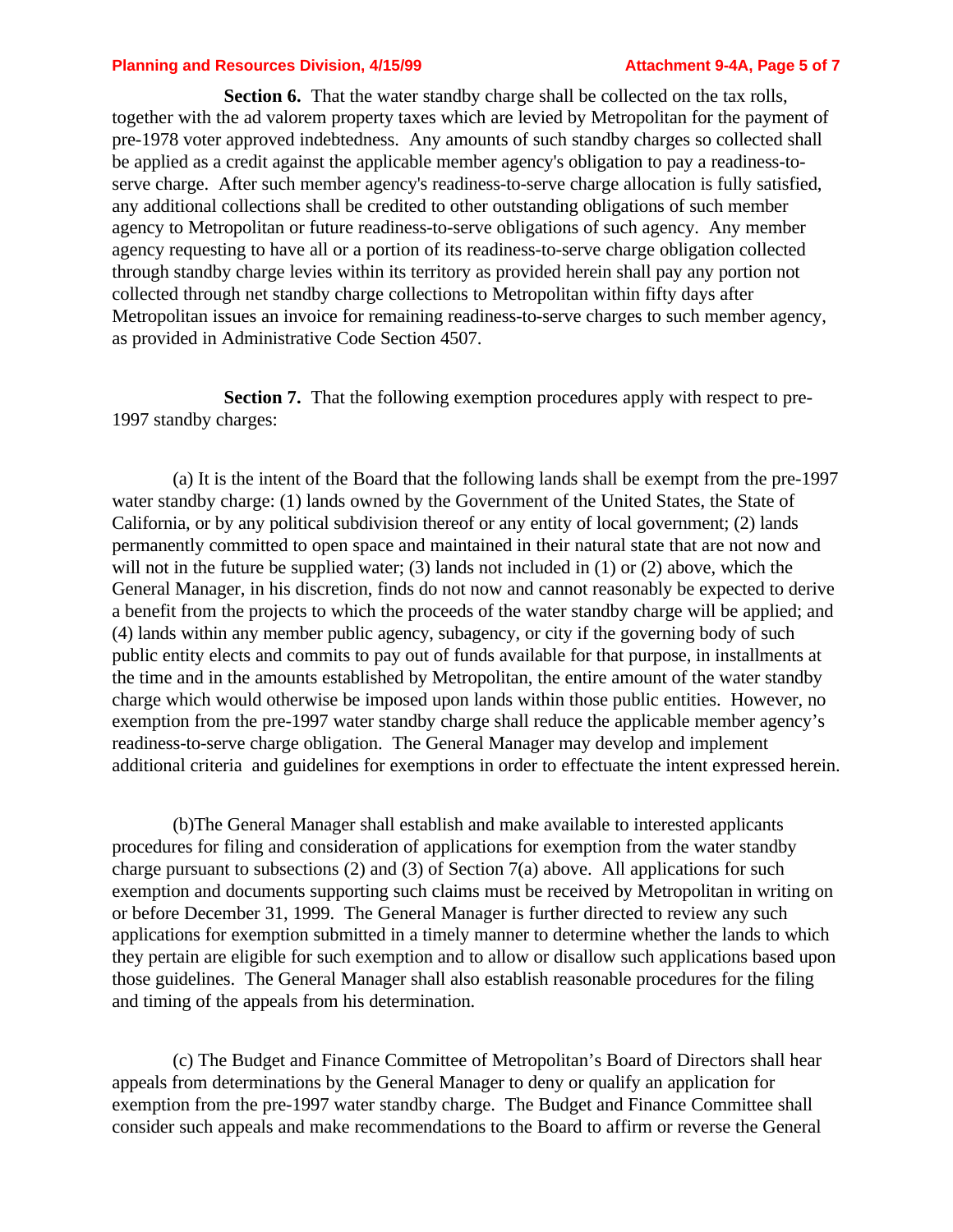#### **Planning and Resources Division, 4/15/99 <b>Attachment 9-4A, Page 6 of 7** and 7

Manager's determinations. The Board shall act upon such recommendations and its decision as to such appeals shall be final.

**Section 8.** That no exemption from the water standby charge shall reduce the applicable member agency's readiness-to-serve charge obligation, nor shall any failure to collect, or any delay in collecting, any standby charges excuse or delay payment of any portion of the readiness-to-serve charge when due. All amounts collected as water standby charges pursuant to this Resolution shall be applied solely as credits to the readiness-to-serve charge of the applicable member agency, with any excess collections being carried forward and credited against other outstanding obligations of such member agency to Metropolitan.

**Section 9.** That the readiness-to-serve charge is imposed by Metropolitan as a rate, fee or charge on its member agencies, and is not a fee or charge imposed upon real property or upon persons as incidents of property ownership, and the water standby charge is imposed within the respective territories of electing member agencies as a mechanism for collection of the readiness-to-serve charge. In the event that the water standby charge, or any portion thereof, is determined to be an unauthorized or invalid fee, charge or assessment by a final judgment in any proceeding at law or in equity, which judgment is not subject to appeal, or if the collection of the water standby charge shall be permanently enjoined and appeals of such injunction have been declined or exhausted, or if Metropolitan shall determine to rescind or revoke the water standby charge, then no further standby charge shall be collected within any member agency and each member agency which has requested imposition of Metropolitan water standby charges as a means of collecting its readiness-to-serve charge obligation shall pay such readiness-to-serve charge obligation in full, as if imposition of such water standby charges had never been sought.

Section 10. That the General Manager is hereby authorized and directed to take all necessary action to secure the collection of the water standby charge by the appropriate county officials, including payment of the reasonable cost of collection.

**Section 11.** That the General Manager and the General Counsel are hereby authorized to do all things necessary and desirable to accomplish the purposes of this Resolution, including, without limitation, the commencement or defense of litigation.

**Section 12.** That this Board finds that adoption of the charges provided in this Resolution is exempt from the provisions of the California Environmental Quality Act (CEQA) since they are rates and other charges which are for the purposes of (a) meeting operating expenses; (b) purchasing or leasing supplies, equipment or materials; (c) meeting financial reserve needs and requirements; and (d) obtaining funds for capital projects necessary to maintain service within existing service areas; and, additionally, are exempt from CEQA under State CEQA Guidelines 15378(b)(5) since they constitute the creation of government funding mechanisms which do not involve commitment to any specific project which may result in a potentially significant physical impact on the environment or which will be used to fund projects which have CEQA documentation in place prior to construction of any facility or facilities.